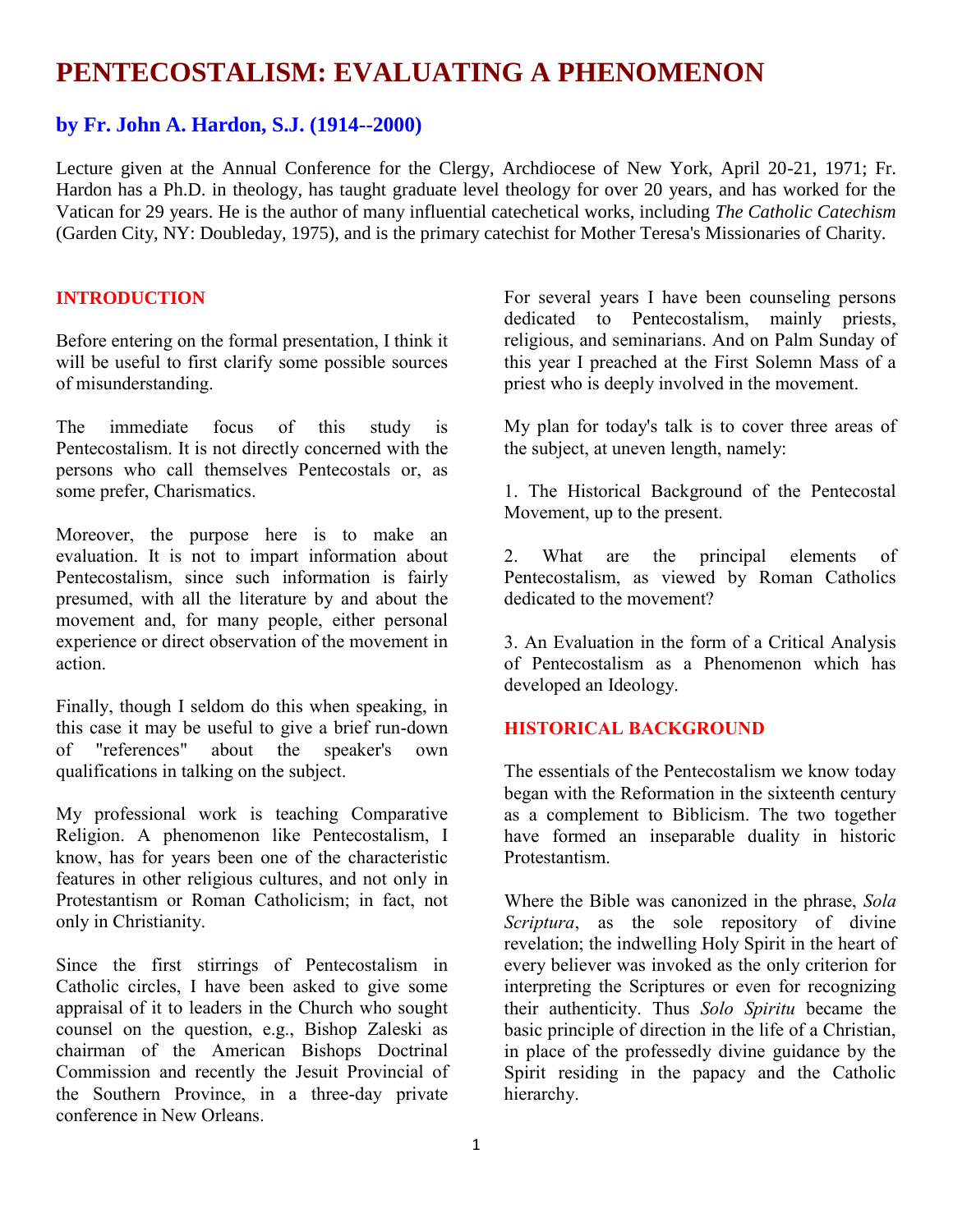Pentecostalism turned sectarian in the nineteenth century when groups like the Irvingites, Shakers, and Mormons broke away from their parent bodies over what they said was indifference in the established Protestant churches to external manifestations of the presence in converted believers of the Holy Spirit.

What gave these sectarian groups theological rootage was the parallel rise of the Holiness movement among Methodists. Experience of conversion and an awareness of the Spirit had always been prominent in Wesleyan thought. With the advent of biblical criticism and the solvent of rationalism, many followers of Wesley fall back almost exclusively on personal experience as a sign of God's saving presence.

When some of these Holiness groups affiliated with the Irvingites and their counterparts, modern Pentecostalism was born.

Some would date the beginning with 1900, but more accurately, from 1900 on the Pentecostal movement began its denominational period. One after another, new congregations were formed or old ones changed to become Pentecostal in principle and policy. By 1971 some 200 distinct denominations in America qualified as Pentecostals. While total membership is uncertain, ten million in the United States is not too high a figure. Outside North America, the largest contingent is in South America, where Pentecostal missionaries from the States have successfully evangelized in every country below the Rio Grande. Brazil alone has four million, of whom 1,800,000 are communicants, mainly converts who were originally baptized Catholics.

The most recent development in Pentecostalism was the ecumenical collaboration with Catholic groups in the United States, at first cautious, then bolder and now becoming a pattern that gave rise to what some call "Catholic Pentecostalism", but others prefer to say is "The Pentecostal Movement in the Catholic Church."

From this point on, my concern will be uniquely with this latest development, seen through the eyes of its dedicated followers and described by men and women who believe they are, and wish to remain,

loyal Catholics but honestly believe that a new dimension should be added to the concept of Catholicism before it was touched by the present outpouring of the Pentecostal grace of the Spirit.

### **MAIN ELEMENTS OF PENTECOSTALISM**

Although American Catholic involvement in the Pentecostal movement is hardly five years old, a growing body of literature is accumulating. Most of it is still descriptive or historical, but more than a score of monographs and half a dozen books are frankly theological. Their authors seriously try to come to grips with what they call the Charismatic Renewal, and their studies are couched in formal, even technical language.

There is no doubt that those who are professed Catholics, and at the same time, committed to Pentecostalism, want to span both shores. As they view the situation, it should be seen from two perspectives:

1) from the standpoint of Pentecostalism, defining what are its essential features; and

2) from the side of Catholicism, distinguishing what is different about Pentecostalism today, compared with other historical types of the same movement in former times.

#### **Essentials of Pentecostalism**

Writers of a Catholic persuasion isolate certain elements of Pentecostalism and identify them as trans-confessional. They are simply characteristic of this aspect of Christianity wherever it is occurs, whether among Catholics or Protestants or, in fact, whether before the Reformation or since.

1. The primary postulate also gives Pentecostalism its name. Just as on the first Pentecost in Jerusalem there was an extraordinary descent of the Holy Spirit and a marvelous effusion of spiritual gifts, so at different ages in the Church's history a similar phenomenon occurs.

It is generally occasioned by a grave crisis or need in the Church. God raises certain charismatic persons to visit them with special graces and make them the heralds of His mission to the world. Such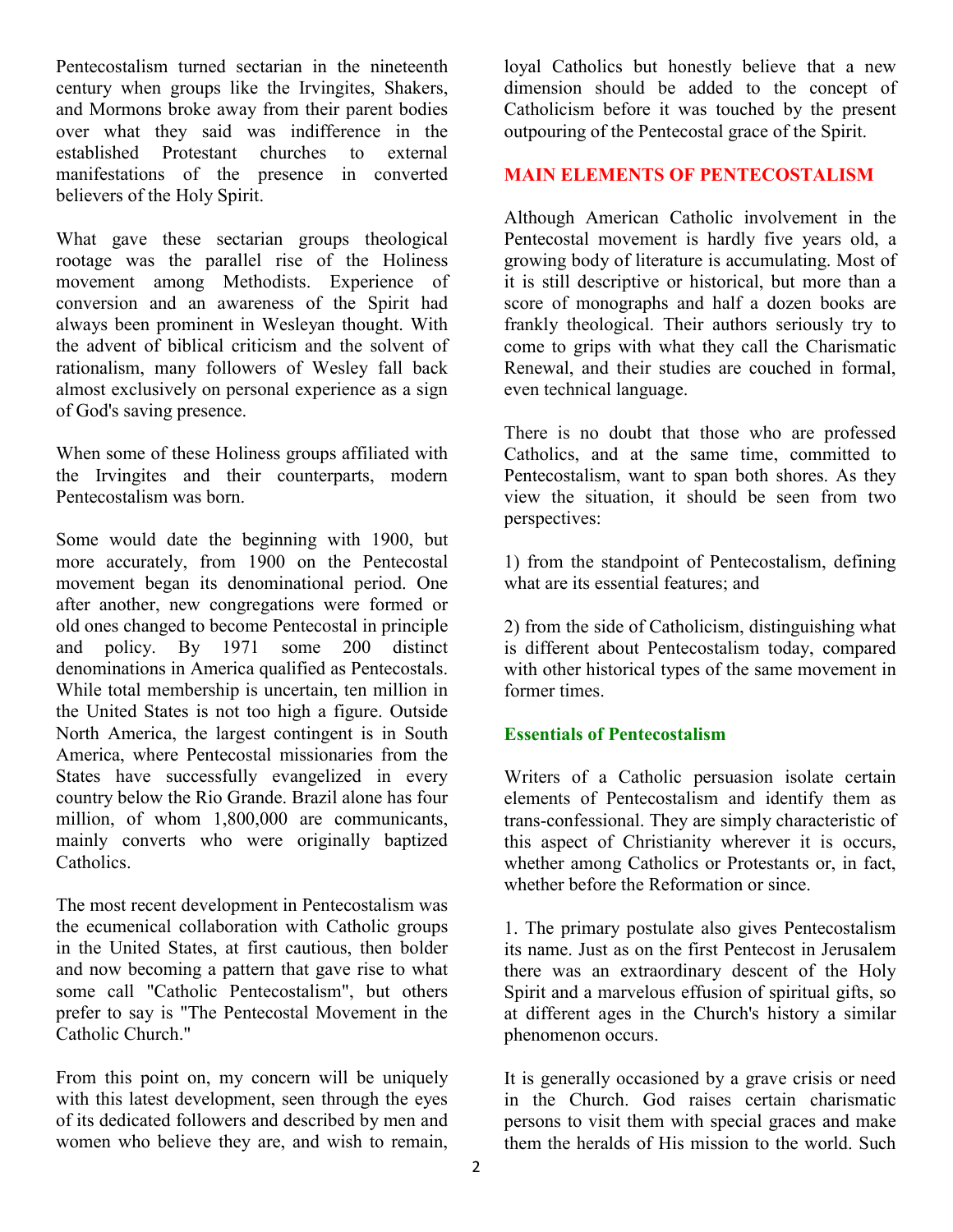were Benedict and Bruno, Francis and Dominic, Ignatius and Teresa of Avila.

The present age is such a period, certainly of grave crisis in Christianity, during which the Holy Spirit has decided to enter history in a miraculous way, to raise up once again the leaders of renewal for the Church and, through the Church, for all mankind.

2. No less than on Pentecost Sunday, so now the descent of the Spirit becomes palpably perceptible. This perceptibility shows itself especially in three ways:

a) In a personally felt experience of the Spirit's presence in the one who receives Him. The qualities of this coming are variously described; but they cover one or more of the following internal experiences: deep-felt peace of soul, joyousness of heart, shedding of worry and anxiety, strong conviction of belief, devotion to prayer, tranquility of emotions, sense of spiritual well-being, an ardent piety, and, in general, a feeling of intimacy with the divine which, it is said, had never or only for sporadic moments been experienced before.

b) Along with the internal phenomena, which themselves partake of the preternatural, are external manifestations that can be witnessed by others. Such are speaking in strange tongues, the gift of prophecy, the power of healing, and, it would seem, all the gamut of charismata enumerated in the Acts of the Apostles and the Letters of St. Paul.

c) Capping the two sets of phenomena, of internal experience and external manifestations, is the inspiration given by the Spirit to communicate these gifts to others. Normally a Spirit-filled person is the channel of this communication; he becomes a messenger of the Spirit to others and his zeal to act in this missionary role is part of the change that the divine visitation effects in him.

3. The basic condition required to receive the charismatic outpouring is openness of faith. The only fundamental obstacle is diffidence or distrust of the Spirit to product today what He had done in ages past.

# **Distinctive Features**

If the foregoing are typical of Pentecostalism in every critical period of Christianity and the common heritage in Protestant as well as Catholic experience, certain features are typical of Pentecostalism today.

1. Present-day charismatic experience is far wider than ever before. Where in former days only certain few people received the Pentecostal outpouring, it is now conferred on thousands. And the conferral has only started. It is nothing less than a deluge of preternatural visitation.

2. Consistent with the large numbers is the fact that Pentecostalism, otherwise than ever before, affects the lettered and unlettered, those obviously pursuing holiness and the most ordinary people. Indeed, one of the truly remarkable facts is that even quite unholy persons may now suddenly receive the Spirit, provided they open their hearts to Him in docile confidence and faith.

3. Also, unlike in previous times, this is a movement. It is not just a sporadic experience but a veritable dawn of a new era of the Spirit; such as Christianity had never known in ages past. It is destined, so it seems, to sweep whole countries and cultures, and promises to effect changes in so-called institutional Christianity - - not less dramatic than occurred in Jerusalem when Peter preached his first sermon in response to the coming of the Holy Spirit.

4. As might be expected, the Spirit is now to affect not only individuals or scattered groups here and there. His charismatic effusion will remake Christian society. His gifts are to recreate and, where needed, create new communities of believers, bound together by the powerful ties of a common religious experience and sustained by such solidarity as only a mutually shared contact with the divine can produce.

5. While there had been Pentecostal experiences in every stage of Christian history, generally they were characterized by public phenomena or at least their external manifestations were highlighted. Modern Pentecostalism includes these phenomena, indeed, but the stress is on the internal gifts received by the people. Their deep inside conviction of mind and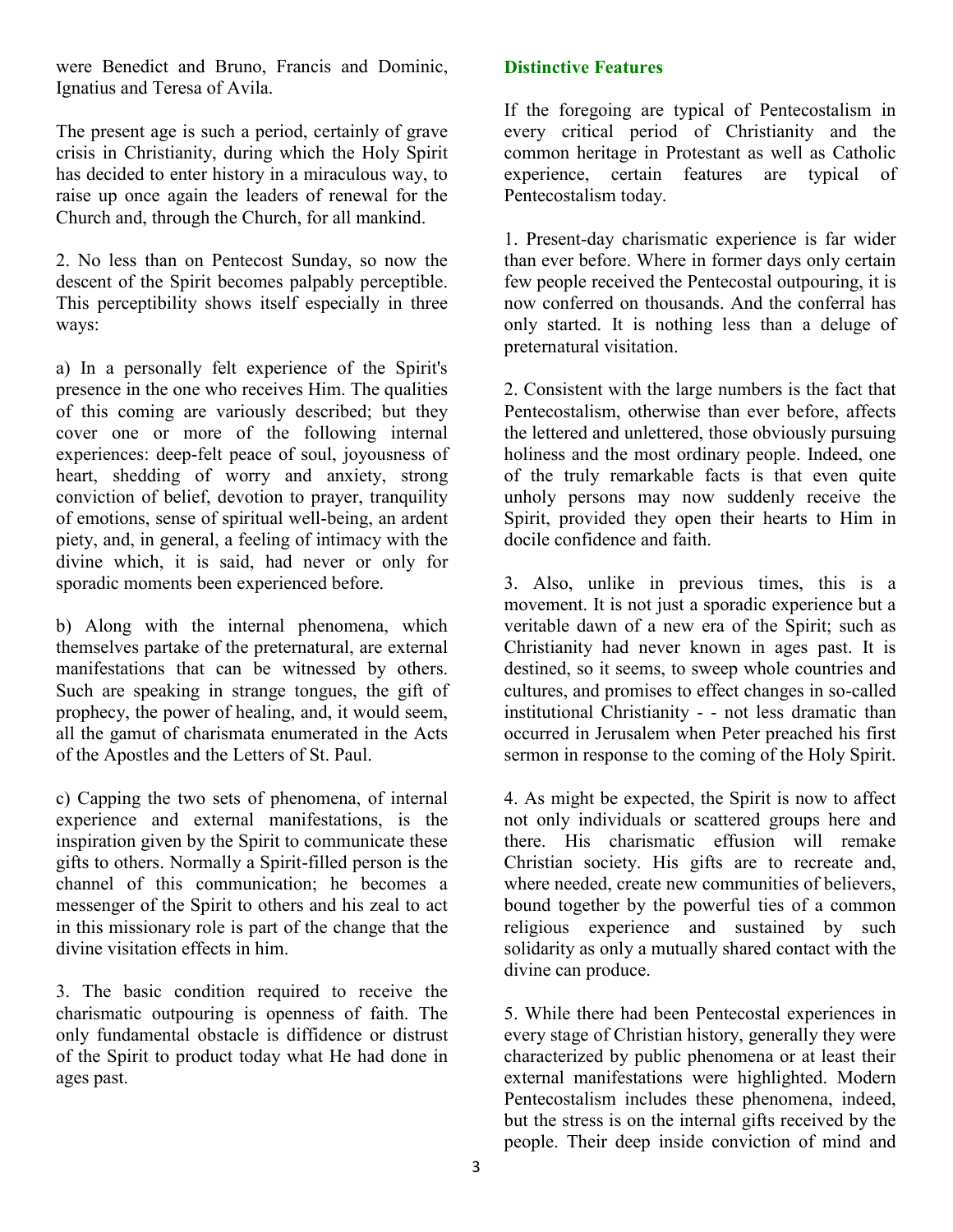joy of heart are paramount. These are, of course, no less phenomenal than the physical gifts of tongues or prophecy or healing of disease. They, too, partake of the miraculous. But they are the interior gifts from the Spirit in the spirit, and as such, are the main focus of Pentecostalism in today's world of doubt and desperation.

## **CRITICAL ANALYSIS**

So far I have given what might be called an overview of Pentecostalism, with emphasis on that form which professed Catholics have not only adopted but which their leaders, priests, religious and the laity, are defining and defending in a spate of books and periodicals.

I have witnessed the phenomena they describe, read the literature they have written, spent hours in conference and consultation with those deeply committed to the movement, conferred at length with specialists in the psychological sciences who dealt professionally with "Catholic Pentecostals", and I have carefully watched the consequences of the movement for several years. My growing conclusion is that Pentecostalism in the Catholic Church is symptomatic of some grave needs among the faithful that should be met soon and by all affective means at our disposal. But I also think that Pentecostalism is an ideology is not the answer to these needs. In fact, it may be a serious obstacle, even a threat, to the authentic renewal in the Spirit inaugurated by the Second Vatican Council.

My reasons for this twofold judgment naturally suggest two sets of appraisal: one for considering Pentecostalism symptomatic and the other for believing it does not meet the felt needs of the Church today.

## **Pentecostalism As Symptomatic**

It is not surprising that a phenomenon like Pentecostalism should have risen to the surface in Catholic circles just at this time. The Church's history has seen similar, if less widely publicized, phenomena before.

1. The widespread confusion in theology has simmered down to the faithful and created in the minds of many uncertainty about even such

fundamentals as God's existence, the divinity of Christ, and the Real Presence.

Confusion seeks certitude, and certitude is sought in contact with God. When this contact is fostered and sustained by group prayer and joint witness to the ancient faith - - it answers to a deep-felt human need. Pentecostalism in its group prayer situations tries to respond to this often desperate need.

2. Among the critical causes of confusion, the Church's authority is challenged and in some quarters openly derided. This creates the corresponding need for some base of religious security - - which Pentecostalism offers to give in the interior peace born of union with the Spirit.

3. Due to many factors, many not defensible, practices of piety and devotion - - from regular Novenas, to statues, to rosaries and religious articles - - have been dropped or phased out of use in the lives of thousands of the faithful. Pentecostalism serves to fill the devotional vacuum in a way that startles those who have, mistakenly, come to identify Christianity with theological cerebration or the bare minimum of external piety.

4. Ours is in a growing measure a prayerless culture. This has made inroads in Catholicism. It is a commentary on our age that millions have substituted work for prayer; and now the balance needs to redressed - - with Pentecostalism offering one means of restoring the spirit of prayer.

5. In the same way, religion for too many had become listless routine, and prayer a lip-service or almost vacuous attendance at the Liturgy. Religion as experience, knowing God and not only about Him; feeling His presence in one's innermost being - - was thought either exotic, or psychotic, or presumptuous. Pentecostalism promises to give what Christians in our dehumanized Western society so strongly crave - - intimacy with the Divine.

All of this, and more, is part of the background which helps explain why such a movement as the Charismatic came into being. Its existence is both symptomatic and imperative that something be done - - and done well - - to satisfy the desire of millions of Christians for peace of mind, security of faith,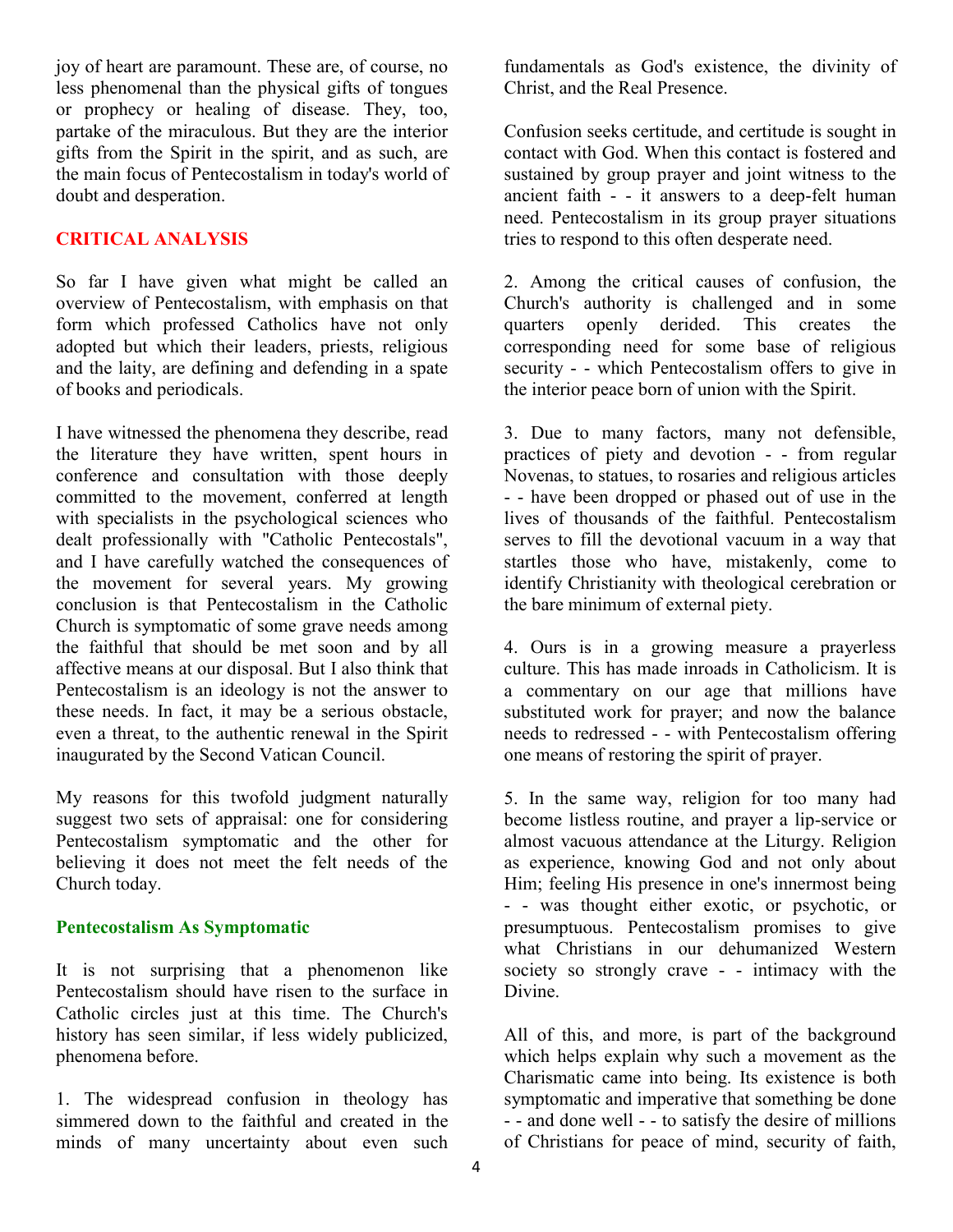devotion in prayer, and a felt realization of union with God.

## **Pentecostalism As Mistaken Ideology**

The question that still remains, however, is whether the Pentecostal movement is a valid answer to these recognized needs. Notice I do not say that individuals who have entered the movement cannot find many of their spiritual needs satisfied. Nor am I saying that group prayer is not helpful for many people; nor, least of all, that the Holy Spirit has been inactive during these trying times to confer precisely an abundance of His seven- fold gifts on those who humbly and in faith invoke His sanctifying name.

What I must affirm is that Pentecostalism is not a mere movement; it is, as the ending "ism" indicates, an ideology. And as such it is creating more problems objectively than it solves subjectively. In other words, even when it gives symptomatic relief to some people, it produces a rash of new, and graver, issues touching on the Catholic faith and its authentic expression by the faithful.

1 The fundamental problem it creates is the absolute conviction of devoted Pentecostals that they have actually received a charismatic visitation of the Holy Spirit.

I am not here referring to such external phenomena as the gift of tongues, but of the deeply inward certitude that a person has been the object of a preternatural infusion, with stress on the infusion of preternatural insight, i.e., in the cognitive order.

This is an astounding assertion, and the only thing un- remarkable about it is that so many Pentecostals are now firmly convinced they have been so enlightened.

Their books and monographs, lectures and testimonials simply assume to be incontestable - and beyond refutation - - that they have been specially illumined by a charism which, they say, is available to others who are equally disposed to receive it.

But repeated affirmation is not enough, and even the strongest subjective conviction is not proof - -

where a person claims to have been the recipient of such extraordinary gifts - - notably of spiritual knowledge - - as God conferred in apostolic times or gave to His great mystics in different times.

The dilemma this raises can be easily stated:

- Either the Pentecostal experience really confers preternatural insight (at least among it's leaders)

- Or the experience is quite natural, while certainly allowing for the normal operations of divine grace.

Everything which the Pentecostal leadership says suggests that they consider the experience - - and I quote their terms - - "preternatural, special, mystical, charismatic, extraordinary".

2. It is irrelevant to discourse about the charismata in the New Testament, or theologies about the gifts of the Holy Spirit. No believing Christian denies either the charisms or the gifts. The question at stake is not of faith, but of fact.

Are the so-called charismata truly charismatic? If they are, then we stand in the presence of a cosmic miracle, more stupendous in proportion - -by reason of sheer numbers - - than anything the Church has seen, I would say, even in apostolic times.

But if the experiences are not authentically charismatic, then, again, we stand in the presence of a growing multitude of persons who believe themselves charismatically led by the Holy Spirit. They will make drastic decisions, institute revolutionary changes, or act in a host of other ways - - firmly convinced they are responding to a special divine impulse whereas in reality they are acting in response to quite ordinary, and certainly less infallible, motions of the human spirit.

3. At this point we could begin a completely separate analysis, namely, of the accumulating evidence that the impulses which the Pentecostal leaders consider charismatic are suspiciously very human. Their humanity, to use a mild word, is becoming increasingly clear from the attitudes being assumed toward established principles and practices in Catholicism.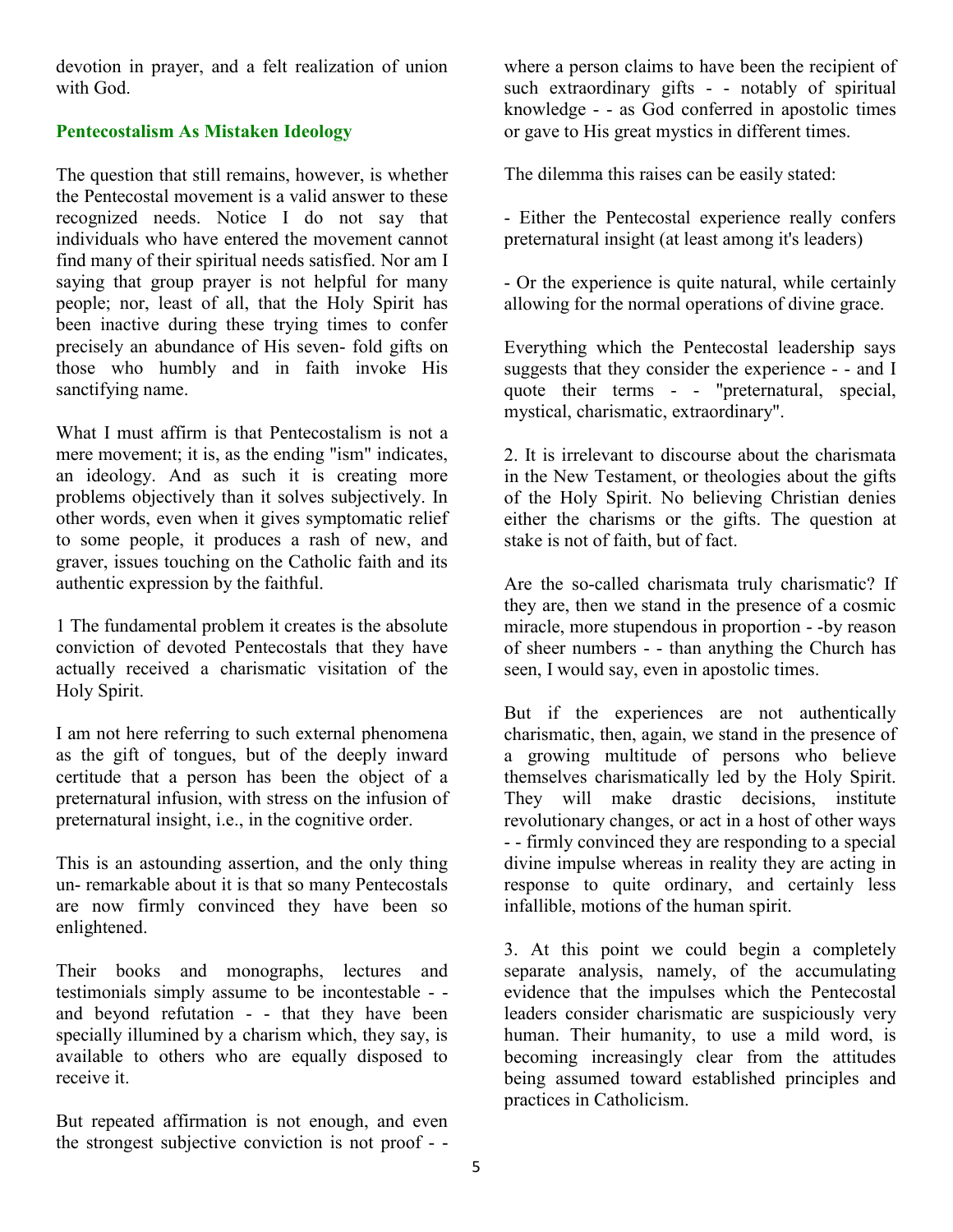Logically, it may be inferred, the Holy Spirit would not contradict Himself. We expect Him to support what Catholic Christianity believes is the fruit of His abiding presence in the Church of which He is the animating principle of ecclesiastical life.

What do we find? In the published statements, and therefore not the casual remarks of those who are guiding the destiny of the Pentecostal movement among Catholics, are too many disconcerting positions to be lightly dismissed by anyone who wants to make an objective appraisal of what is happening.

I limit myself to only a few crucial issues, each of which I am sure, will soon have a cluster of consequences in the practical order:

a) The Papacy If there is one doctrine of Catholic Christianity that is challenged today it is the Roman Primacy. Yet in hundreds of pages of professional writing about the charismatic gifts, we find a studied silence - - no doubt to avoid offense to other Pentecostals - - about the papacy; and a corresponding silence about a more loyal attachment to the Holy See.

It is painful to record but should be said that the pioneer of American Pentecostalism among Catholics and its prolific defender (Kevin Ranaghan) was among the first to publicly take issue with Pope Paul VI on *Humanae Vitae*.

b) The Priesthood and Episcopate Running as a thread through apologists for Catholic Pentecostalism is an almost instinctive contraposition of, and I quote, "charismatic" and "hierarchical", or "spiritual" and "institutional".

While some commentators state the dual aspects in the Church and even stress the importance of harmony between the two, others have begun to opt for a theological position quite at variance with historic Catholicism. They suggest that in the New Testament there was essentially only one sacrament for conferring the gifts of the Spirit. Baptism gave a Christian all the essentials of what later on the "institutional church" developed into separate functions, namely the diaconate, priesthood and episcopate [1].

c) Catholic Apostolate The heaviest artillery of Pentecostals in the Catholic camp is leveled at the "ineffectual, irrelevant, and dispirited" form of Christianity prevalent in the Church.

Accordingly, under the impulse of the Spirit, radical changes are demanded in the Church's apostolate. Old forms of trying to reach the people, especially the young, should be abandoned. The applies particularly to Catholic education. "In spite of the immense expenditure of money and human effort being put into parochial schools", Pentecostals are saying, "how often do we not hear the complaint that a pitifully small proportion of the students emerge as deeply convinced and committed Christians? We can therefore well use some new life in the Church." [2] Concretely this means to enter other kinds of work for the faithful, and not retain Catholic parochial schools - - as more than one teaching order, influenced by Pentecostalism, has already decided to carry into effect.

d) The New Spirituality Given the posture of Pentecostalism as a phenomenal downpour of charismatic grace, it is only natural that the human contribution to the divine effusion is minimized. Actually defendants of the movement are careful to explain that a new kind of spirituality was born with Pentecostalism.

As heretofore taught, persons aspiring to sanctity were told that recollection had to be worked at and cultivated. It meant painstaking effort to keep oneself in the presence of God and consciously fostering, perhaps through years of practice, prayerful awareness of God. The charismatic movement is actually a discovery that all of this propaedeutics is unnecessary. In view of its importance, it is worth quoting the new spiritual doctrine in full:

There is a subtle but very significant difference between what the presence of God means in the spiritual doctrine that has long been usual in novitiates, seminaries, and the like, and what it means for those who have shared the Pentecostal experience.

The difference can be put bluntly in the following terms: the former put the accent on the *practice*, whereas the latter put it on the *presence*. That is to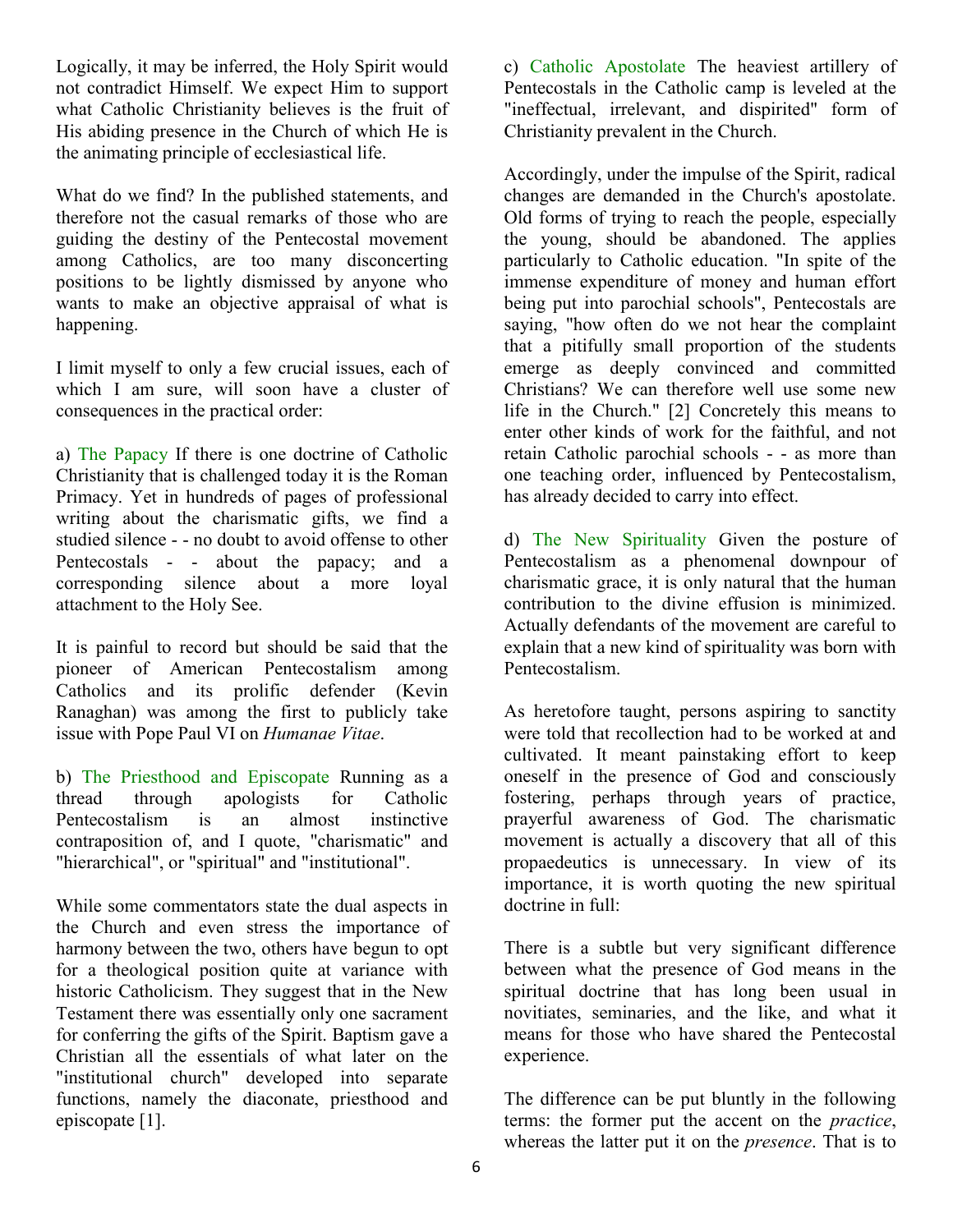say, the former regard the constant awareness of God's presence as a goal to be striven for, but difficult to attain; hence they exert themselves in recalling over and over that God is here, and in frequently renewing their intention to turn their thoughts to him.

The latter, on the contrary, seem to start with the experiential awareness of God's presence as the root which enlivens and gives its characteristic notes to all their prayer, love and spirituality. [3]

It is not too much to call this "instant mysticism". And if some charismatics do not succeed as well (or as soon) as others in this sudden experience of God which dispenses with the laborious process of cultivating recollection, it must be put down to a lack of sufficient docility to the Spirit or, more simply, to the fact that the Holy Spirit remains master of His gifts and breathes when (and where) He wills.

But the essential dictum stands: those who charismatically experience God, and they are now numbered in thousands, came by the phenomenon without having to go through the hard school of mental and ascetical discipline still taught by an outmoded spirituality.

(e) Aggressive Defensiveness Having postulated what they call the "Pentecostal Spirituality", its proponents defend it not only against present-day critics of such "cheap grace", but they anticipate unspoken objections from the masters of mystical theology. Among their silent critics, whom they criticize, is St. John of the Cross.

As elsewhere, so here is offered a contraposition, the classical doctrine on the charisms (or extraordinary gifts of the Spirit) and the new doctrine of Pentecostalism. Again direct quotation will bring out the full confrontation:

On the practical level, the classical doctrine on the charisms has been formed chiefly by St. John of the Cross.

The stand that he takes is predominantly negative; i.e., a warning against the harm that comes from rejoicing excessively in the possession of such gifts. The one who does so, he says, leaves himself open

to deception, either by the devil or by his own imagination; in relying on these charisms, he loses some of the merit of faith; and finally, he is tempted to vainglory.

Similarly when St. John discusses supernatural communications that come by way of visions or words, particularly those that are perceived by the imagination or the bodily senses, he is mainly concerned to warn against the dangers of deception and excessive attachment. He condemns the practice of seeking to obtain information from God through persons favored with such communications. Even when God answers the queries that are thus addressed to Him, He does so out of condescension for our weakness, and not because He is pleased to be thus questioned.

If there is anywhere that Pentecostal spirituality seems to conflict with the classical it is here. [4]

Then follow pages of a strong defense of the new positive approach to charismatic experience, admitting that where conflict exists between this and the teaching of such mystics as John of the Cross, the main reason is obvious. Men like John and women like Teresa of Avila lived in a former age, when charisms were rare and then given only to individuals. In our age they are literally an inundation and their recipients are countless multitudes.

(f) Religious Communities Not surprisingly, the Pentecostal movement has made some of its deepest effects on religious communities, of men, but especially of women.

All problems facing the Church at large affected the lives of those who, by prior commitment, dedicated themselves to the pursuit of holiness.

When the charismatic experience offered them release from anxiety and the hope of a strong sense of God's presence - - in spite of the turmoil all around - - religious took to the movement on a scale that no one actually knows. But all estimates indicate that the number is large.

We are still on our final analysis and our approach has been to point up the ideology of Pentecostal